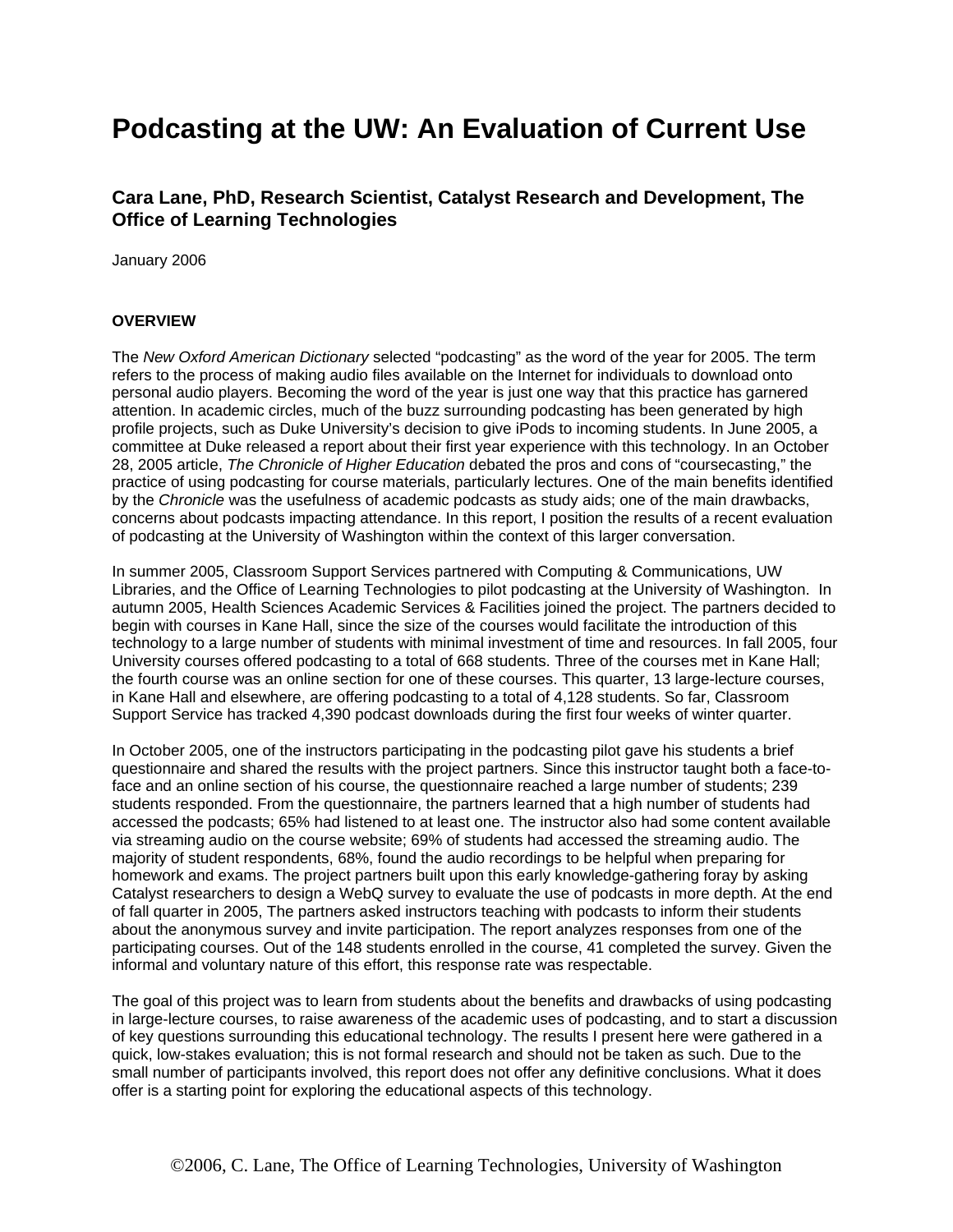### **RESULTS**

In the evaluative survey, questions focused on three main areas: students' listening habits, strengths of podcasting, and weaknesses of podcasting. I have included a summary of questions and their responses in the Appendix. All figures referenced in this report appear in the Appendix.

#### *Students' Listening Habits*

The majority of student respondents, 63%, indicated that they had never listened to a podcast prior to taking a course that featured podcasting (see FIGURE 1). The data show a broad distribution in the number of podcasts that students listened to during the quarter; most students reported listening to less than half of the podcasts for their courses (see FIGURE 2). Also, 41% of students listened to portions of a podcast, rather than listening to the entire recording (see FIGURE 3). These patterns reveal two ways that students used the podcasts: as a means of experiencing an entire lecture and as a means of accessing portions of a lecture.

Even though 63% of students reported owning an MP3 player (see FIGURE 4), only 14% indicated that their primary means of listening to the podcasts was on an MP3 player (see FIGURE 5). In fact, the majority of respondents, 81%, listened to the podcasts on their personal computers. This pattern has important implications. The students that completed the survey were not utilizing podcasting to make their courses mobile, but rather they were using podcasts in a manner similar to streaming audio. Thus, the patterns we see in this evaluation do not address the implications of general mobility, in terms of accessing course resources anytime/anyplace; instead, they address the impacts of Web-based access to course materials.

### *Strengths of Podcasting*

In both multiple-choice and open-ended questions, we asked students to identify the aspects of podcasting that supported their learning. FIGURE 6 shows responses to a question about the strengths of podcasting. The top choices that students selected were that listening to the podcasts helped them catch up when they missed class and helped them prepare for homework and exams. The comments students made in response to open-ended questions expanded on these points. Students not only discussed the general usefulness of podcasts as study aids, but also provided specific details on how they used the podcasts to clarify materials covered in lectures, enhancing their comprehension of complex concepts. Students also used the podcasts to fill in gaps in their notes. These patterns are consistent with many students' tendencies, discussed earlier, to focus their listening on portions of the podcasts. These patterns indicate that the primary benefit of podcasting is its ability to provide repeat access to lectures. This attribute benefits all students who access the podcasts, not only those that miss a class.

#### *Weaknesses of Podcasting*

In an open-ended question at the end of the survey, we asked students to discuss the weaknesses of podcasting. Some of the top answers students provided were that it was difficult to hear questions and discussions on the podcasts, that it was challenging to search for specific information within a podcast, and that the podcasts could not relay visual information. Some of these items were also addressed within the multiple-choice questions. These questions help calibrate the level of concern students had on each issue. For instance, 54% of students reported that they had difficulty following student questions and discussions (see FIGURE 10), while only 28% said that the podcasts did not make sense without visual aids (see FIGURE 11). This pattern indicates that even though podcasts cannot capture visual materials, they have potential as an alternative to video recording, particularly if visuals are provided by other means, such as posting PowerPoint slides online. In a related question, 81% of students indicated that they could identify the PowerPoint slides or other visual aids that an instructor referenced during a podcast (see FIGURE 12).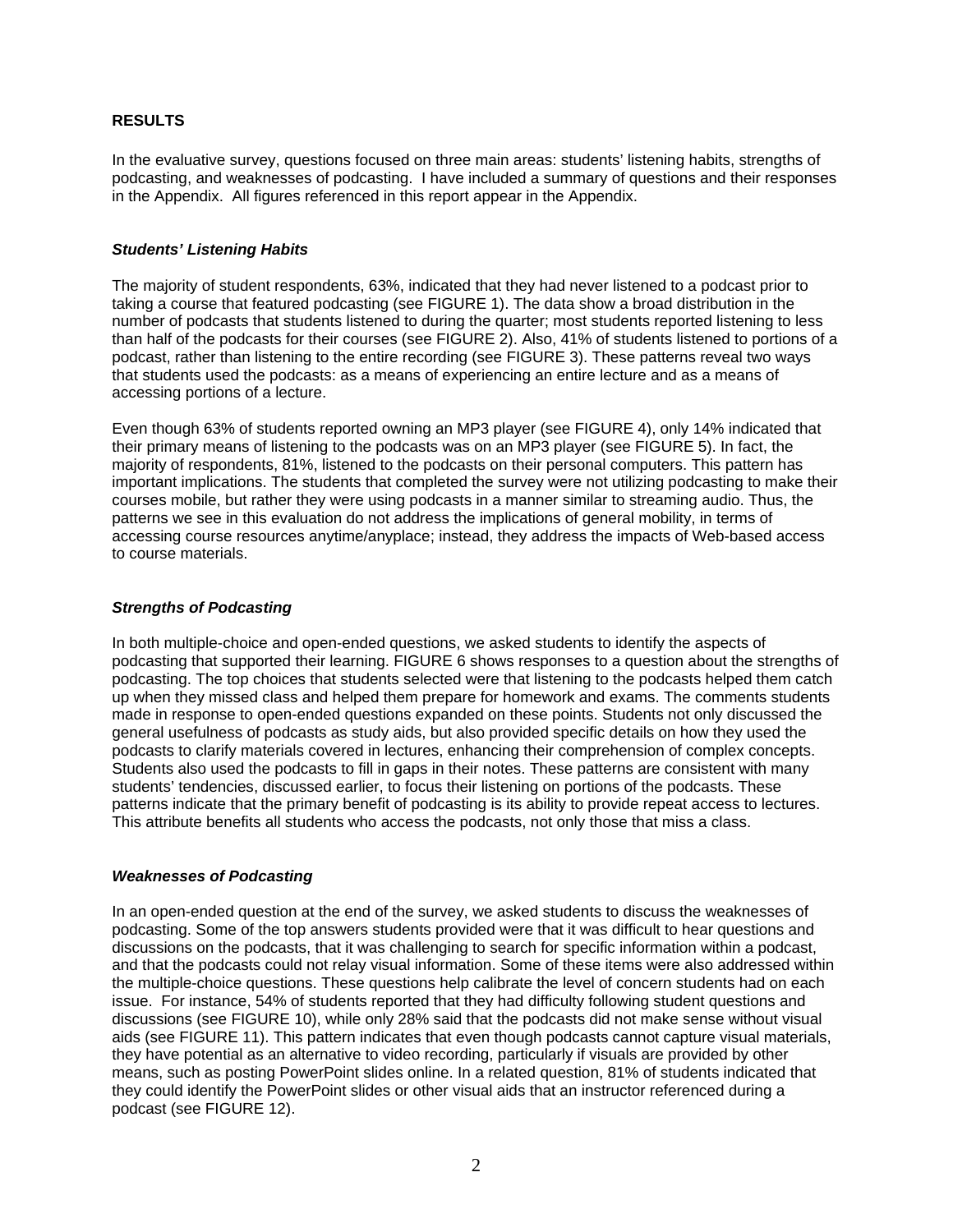Another weakness identified by a few of the respondents to the open-ended question was that podcasting provided a temptation to skip class. In the multiple-choice questions, we asked students about the impact that podcasts had on attendance. An overwhelming majority, 77%, indicated that the availability of podcasts had no impact on their attendance. 13% even reported that the podcasts made them more likely to attend class, compared with 10% who reported the opposite (see FIGURE 13). Overall, these patterns suggest that podcasting does not have a negative impact on attendance.

### **CONCLUSIONS AND RECOMMENDATIONS**

I end this report with a summary of conclusions from this evaluation, a discussion of how these conclusions fit within larger conversations on this issue, and recommendations for educators teaching with podcasts and for the University was a whole.

#### *Conclusions*

- Podcasts helped students study for exams, catch up on classes, and clarify lectures.
- Podcasts had an impact on note taking. Students used podcasts to expand and improve their notes.
- Podcasts were limited in how much of a classroom experience they could capture. Student discussion and visual elements were left out.
- Podcasts did not appear to have a negative impact on attendance, although a few students raised concerns in this area.
- Students tended to listen to podcasts on personal computers, not on MP3 players.

### *Connections*

In Duke's report on their first year of using podcasts, one benefit they describe is the usefulness of students being able to replay lectures to understand difficult material. In the *Chronicle of Higher Education* article, a professor reports that using podcasts made it easier for him to relay information to students, "he no longer worries, as he once did, that pieces of his lecture will slip through the cracks" (Read, 2005, p. A41). These observations correspond with trends that emerged in our evaluation. Students used the podcasts to increase their understanding of materials covered during lectures. Both the Duke report and the *Chronicle* article go on to discuss some additional options for using podcasting, such as asking students to listen to a podcast of a lecture before class and to spend class time in discussion. Additionally, the Duke report suggests that some of the greatest benefits of the technology are realized when students are the ones to produce audio content for podcasts. These possibilities suggest new avenues for the University to examine as we continue to investigate this new technology.

The information gathered during this evaluation activity also connects to recent research activities at the University. In February 2006, the Office of Learning Technologies will release a report of findings from the 2005 surveys on educational technology. One of the conclusions from that study was that students wanted more course resources to be available online, including information from lectures. Podcasting is one way of meeting students' needs in this area.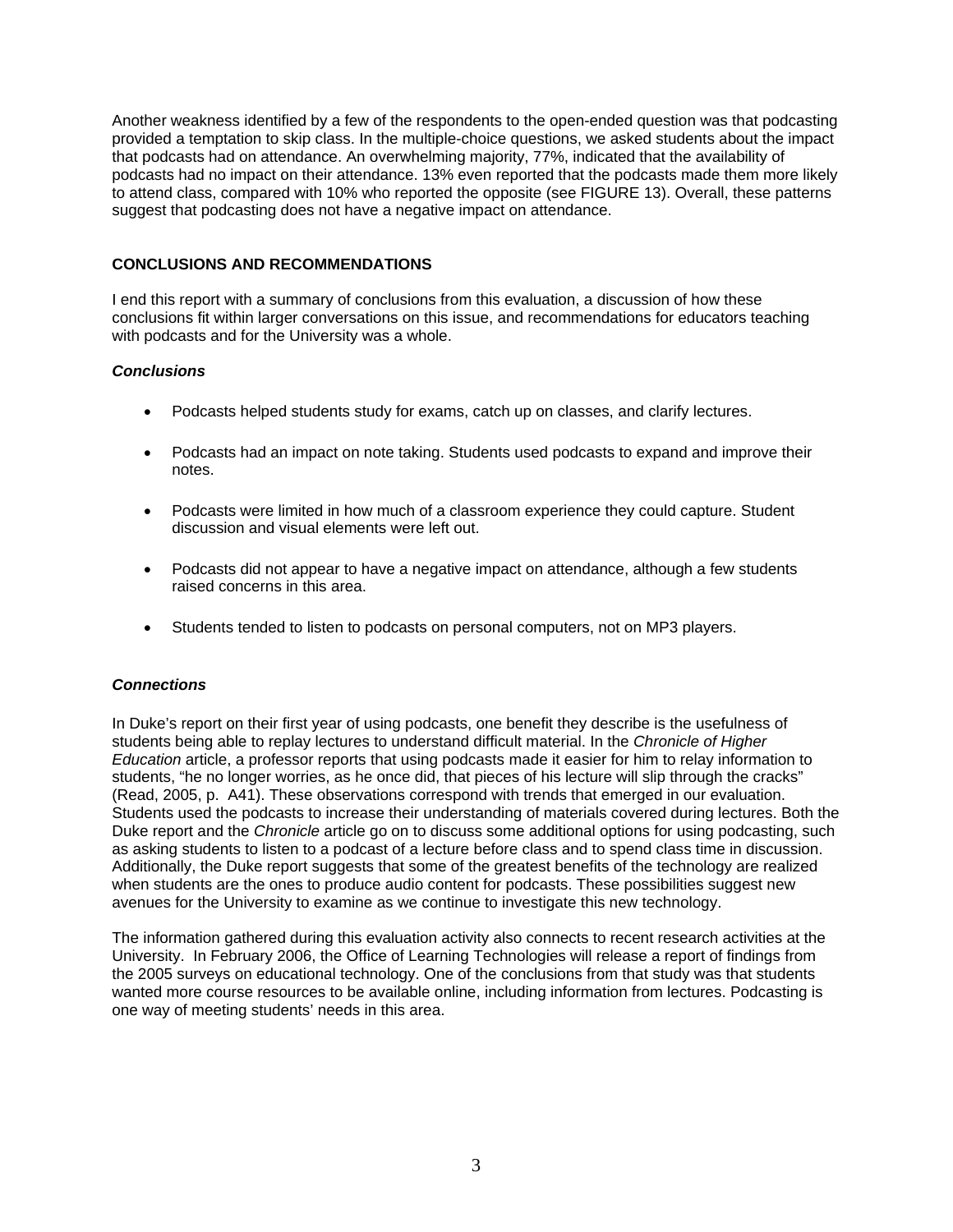#### *Recommendations*

Instructors using, or thinking of using, podcasting in their courses should consider the following recommendations.

- Provide audio cues to help students locate information by announcing transitions to new topics and beginning each lecture with a brief outline of the material you will cover.
- Since many students listen to podcasts on personal computers, consider posting other course materials online, such as PowerPoint slides, for students to access while they listen.
- When using PowerPoint slides, directly reference slide headings or slide numbers as you talk.
- Repeat student questions before answering them.
- Consider using podcasts as a way to change classroom practices. Students could listen to a portion of a lecture via podcast before class and you could devote part of your class time to other activities.
- Consider options that provide opportunities for students to contribute audio content to the podcasts.

The data from this evaluation point to a variety of larger questions for the University to consider.

- How does access to additional resources, such as podcasts, impact student learning in largelecture classes?
- How could podcasting best be used in smaller classes?
- What new opportunities for teaching and learning does this technology enable?
- In what additional ways can this technology be used on campus?
- What are the potential drawbacks of expanding the use of this technology?

This evaluation discusses the first quarter of a one-year pilot project. During winter 2006 and spring 2006 the partners will continue evaluation efforts. If the podcasting pilot continues to show potential for the University, the group will pursue options for making this technology more widely available on campus.

### **REFERENCES**

Duke University. (2005, June). iPod First Year Experience Final Evaluation Report. Retrieved on January 27, 2006, from http:// cit.duke.edu/pdf/ipod\_initiative\_04\_05.pdf.

Read, B. (2005, October 28). Lectures on the Go. *The Chronicle of Higher Education,* A39-A42.

Lane, C. and G. Yamashiro. (2006, February). Educational Technology at the University of Washington: Report on the 2005 Instructor and Student Surveys. Available on February 2, 2006, from http://catalyst.washington.edu/projects/edtech\_2005report.html.

Oxford University Press. (2006). "Podcast" is the Word of the Year. Retrieved on January 27, 2006, from http://www.us.oup.com/us/brochure/NOAD\_podcast/.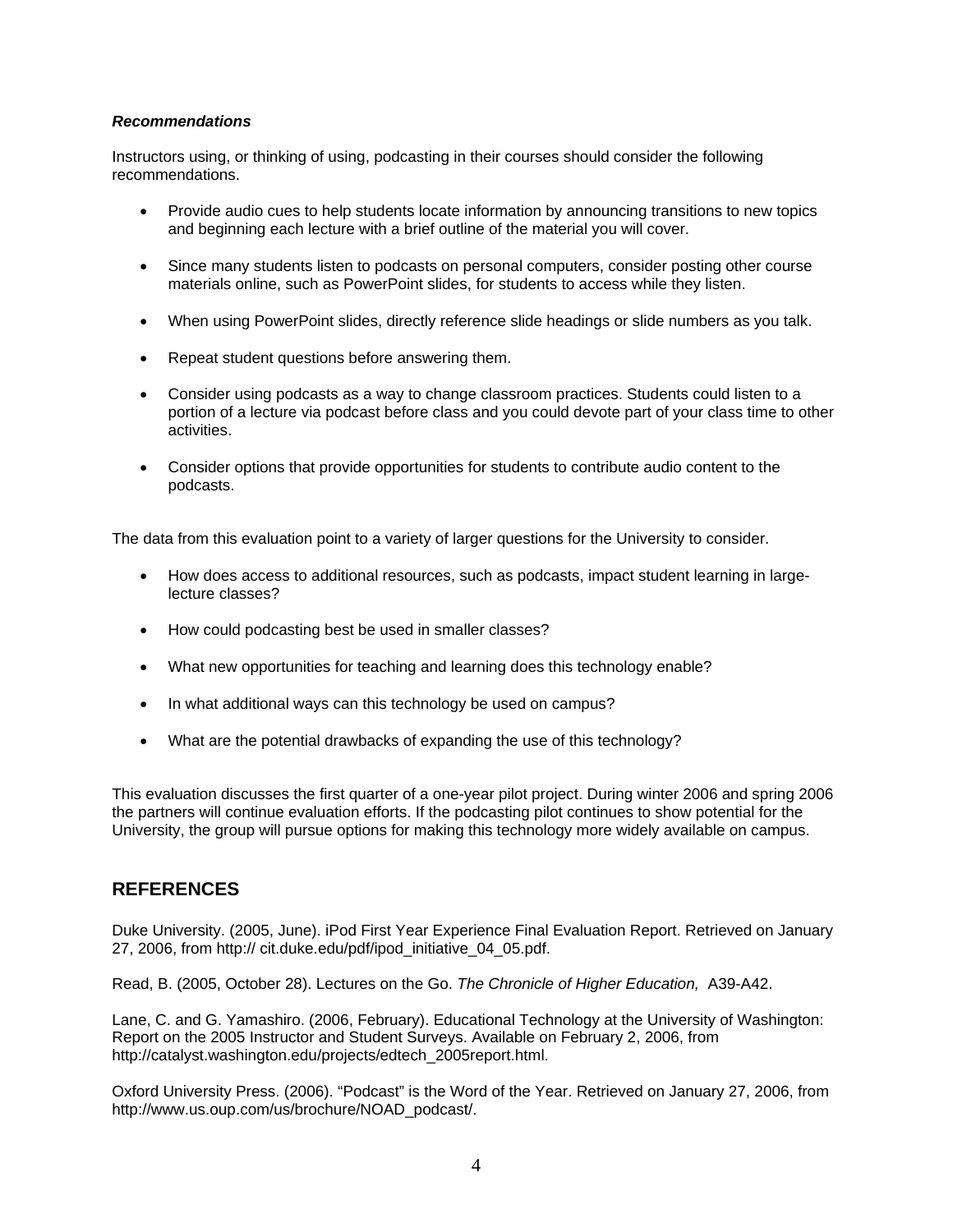### **ACKNOWLEDGEMENTS**

I would like to acknowledge the members of the podcasting pilot project partnership:

- David Aldrich, Manager, Computing and Technology Services, Classroom Support Services
- Tim Batzel, Technology Support Assistant, Classroom Support Services
- Bradley Bell, Computer Support Analyst, Classroom Support Services
- David Cox, Technology Manager, Catalyst Client Services, The Office of Learning Technologies
- Bob Ennes, Administrator, Health Sciences Academic Services & Facilities
- Amy Halligan, Library Supervisor, Odegaard Undergraduate Library, Libraries
- Roberta Hopkins, Director, Classroom Support Services
- Tom Lewis, Director, Catalyst Research and Development, The Office of Learning Technologies
- Jill McKinstry, Head, Odegaard Undergraduate Library, Libraries
- Carmine Rau, Reference & Instruction Librarian, Odegaard Undergraduate Library, Libraries
- Oren Sreebny, Director, Client Services & Learning Technologies, Computing & Communications
- Stephanie Steppe, Director, Health Sciences Academic Services & Facilities
- Karalee Woody, Director, Catalyst Client Services, The Office of Learning Technologies

I would like to thank several of my colleagues at Catalyst Research and Development for their assistance with this project: Janice Fournier for her help in developing the evaluation survey and Stacy Chan and Greg Yamashiro for their work on the charts for this report.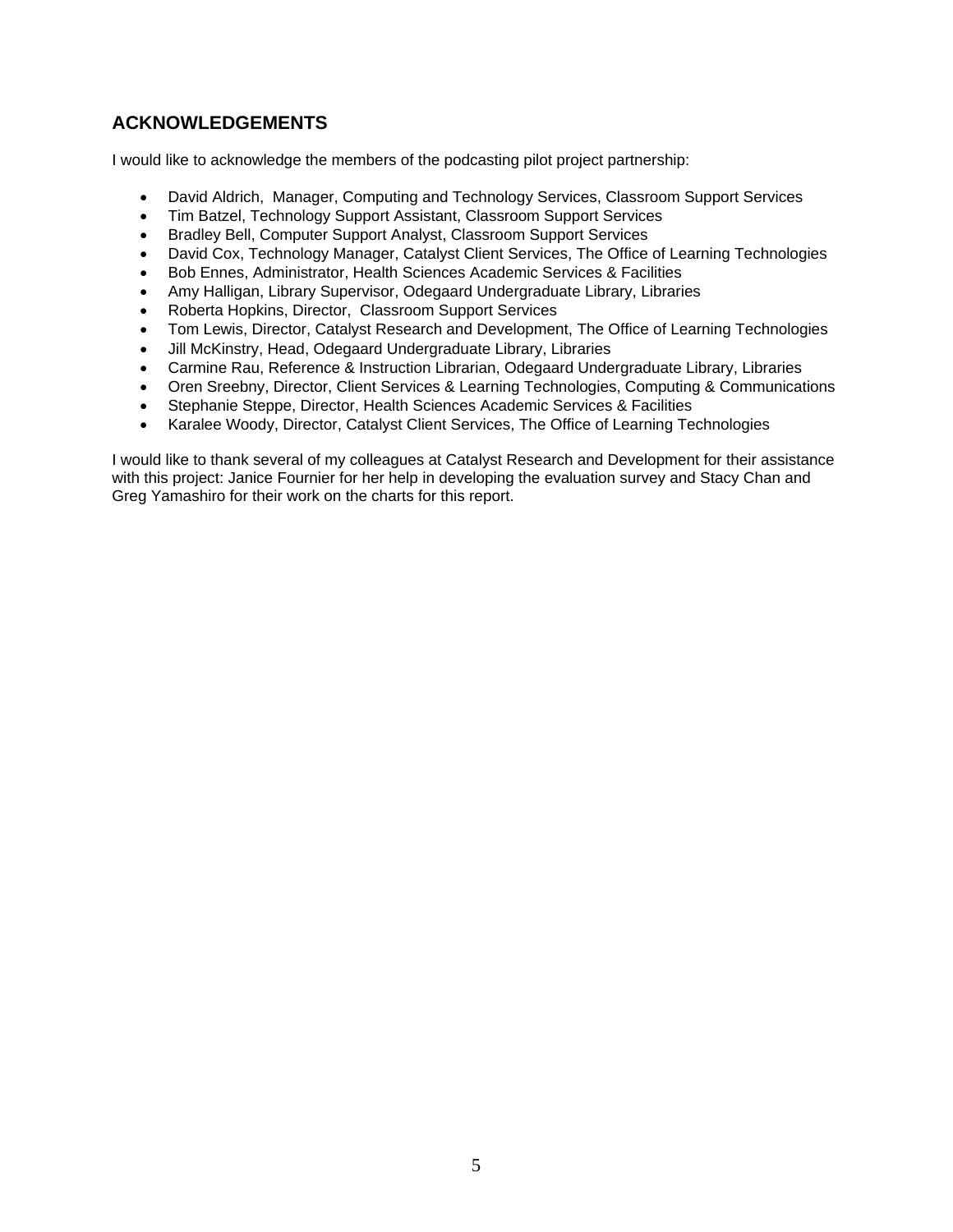### **APPENDIX**

### **Figure 1**



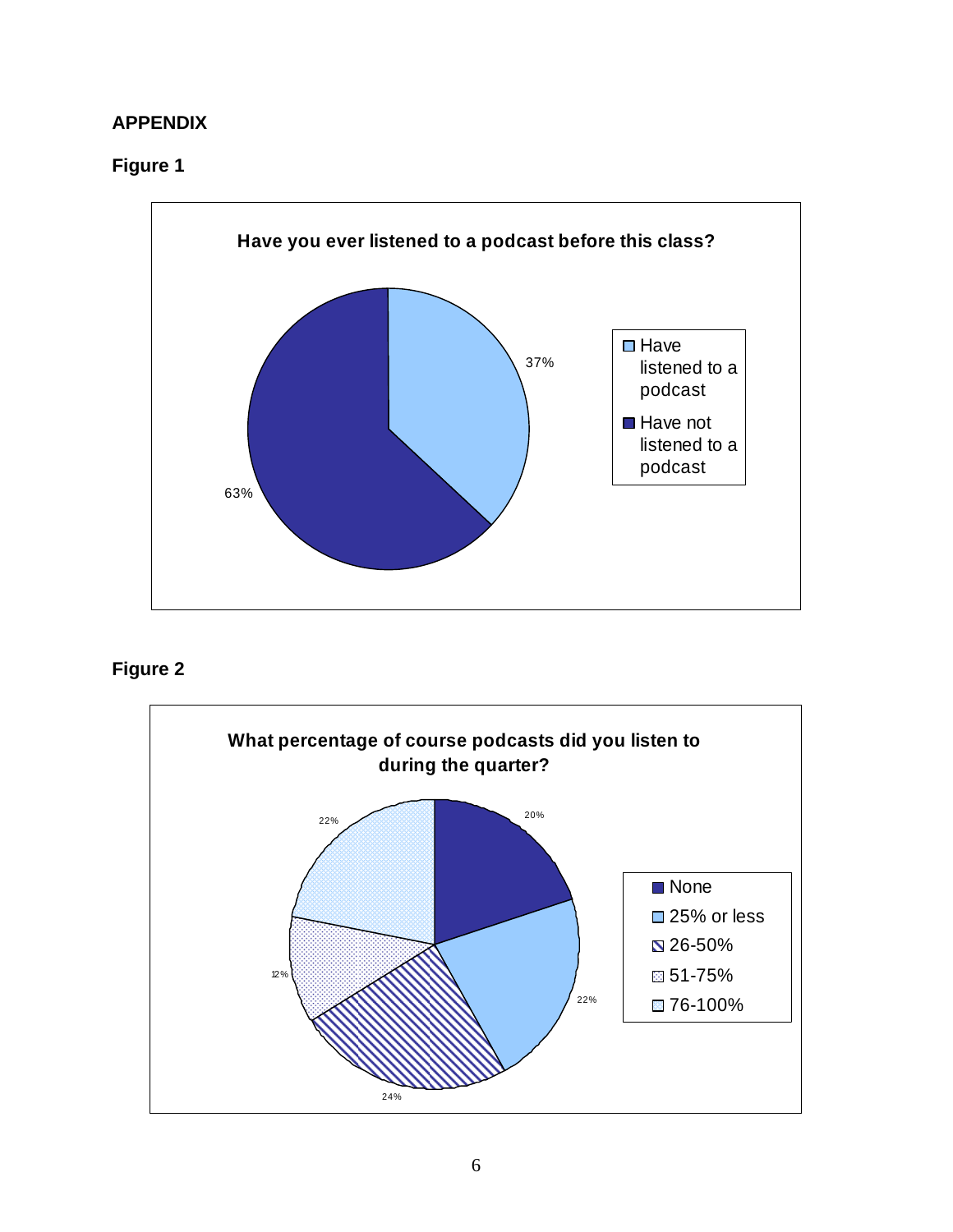



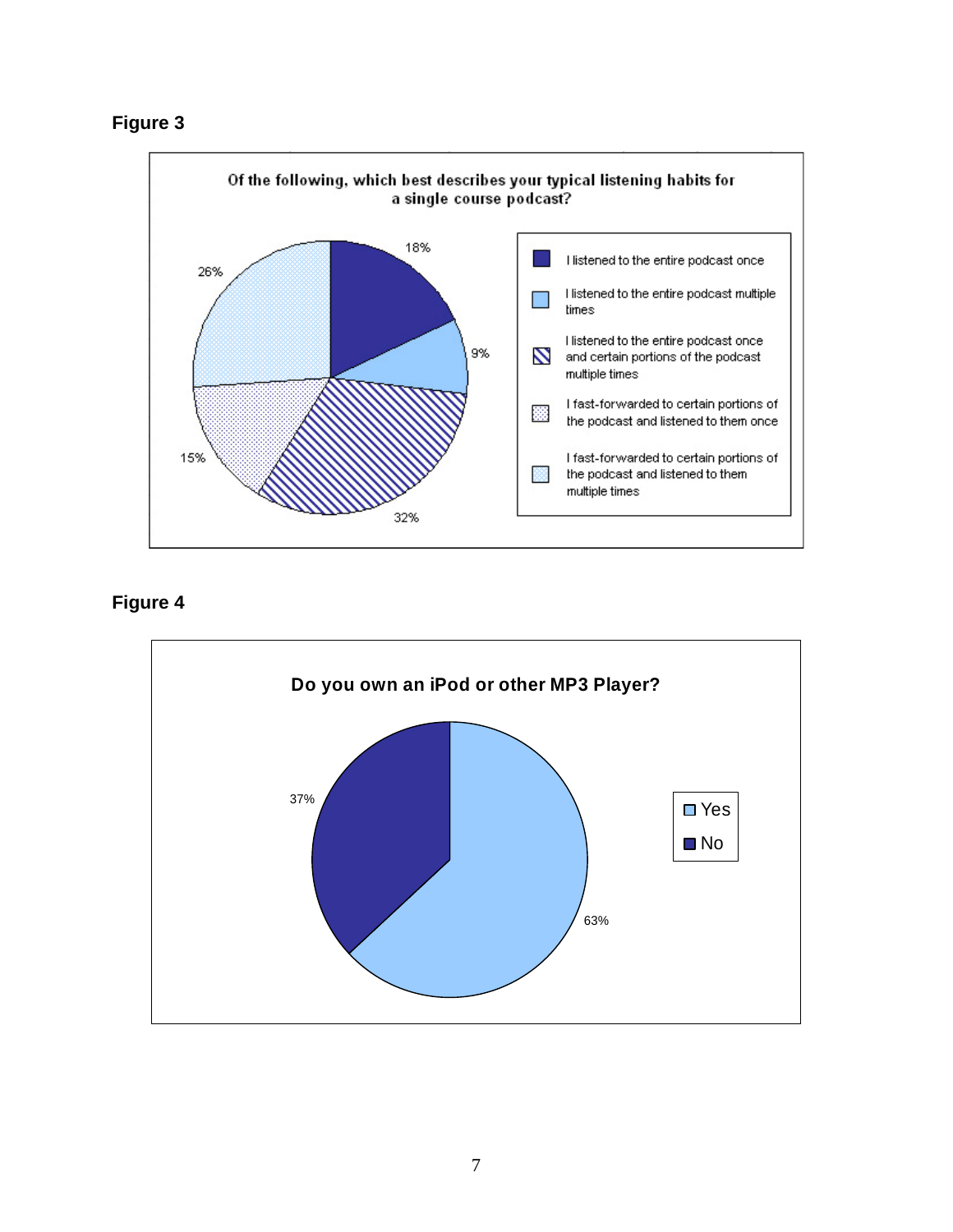



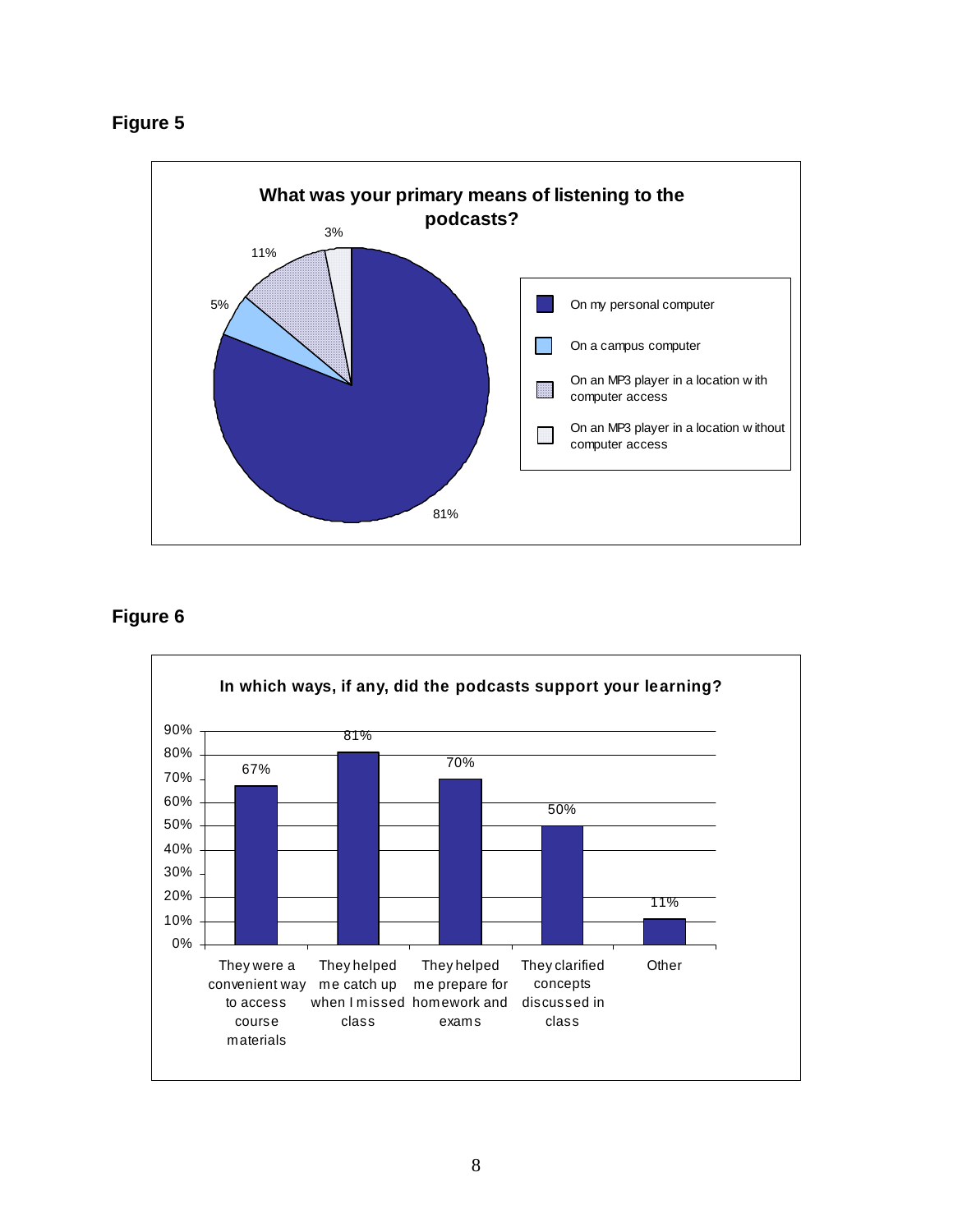



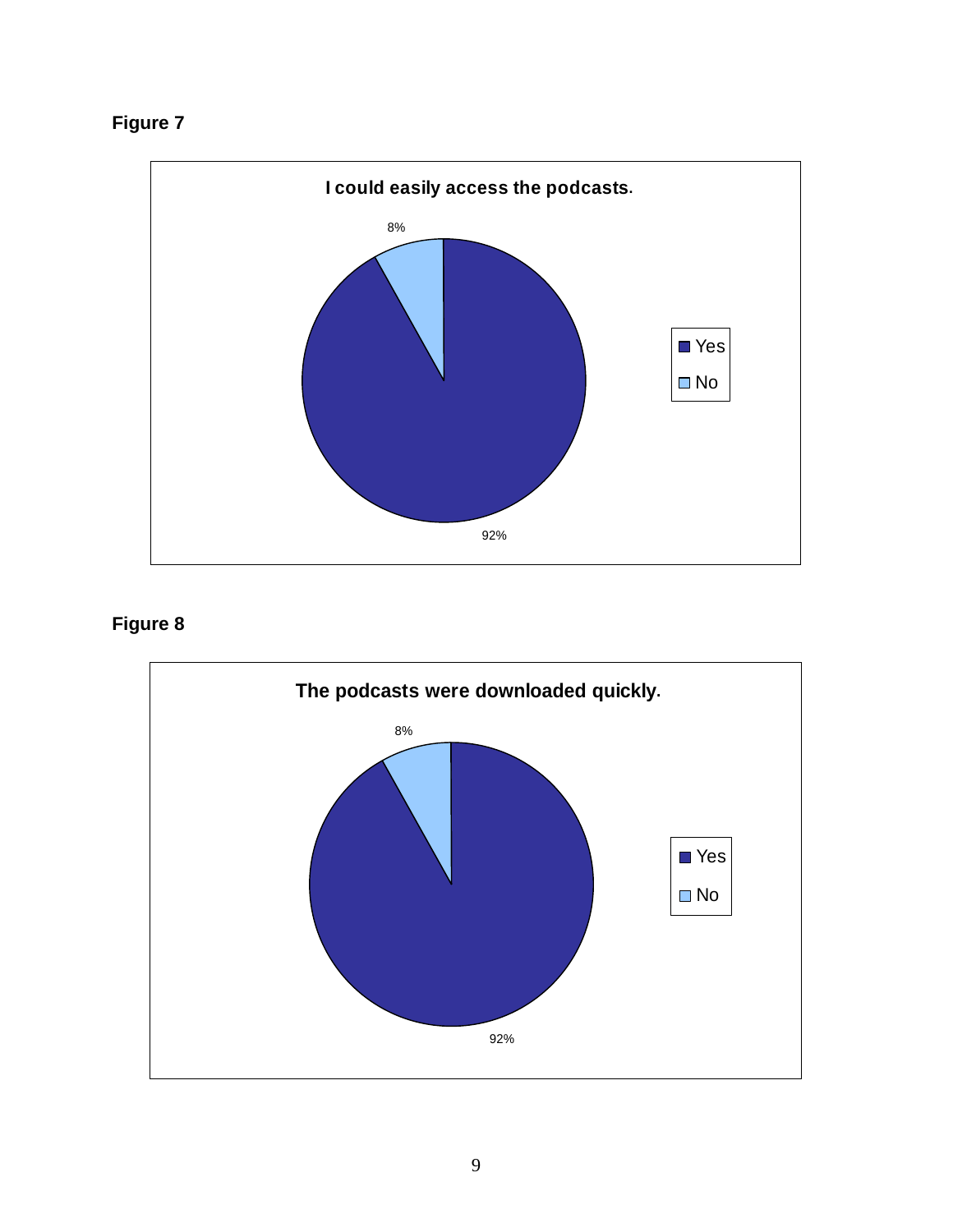

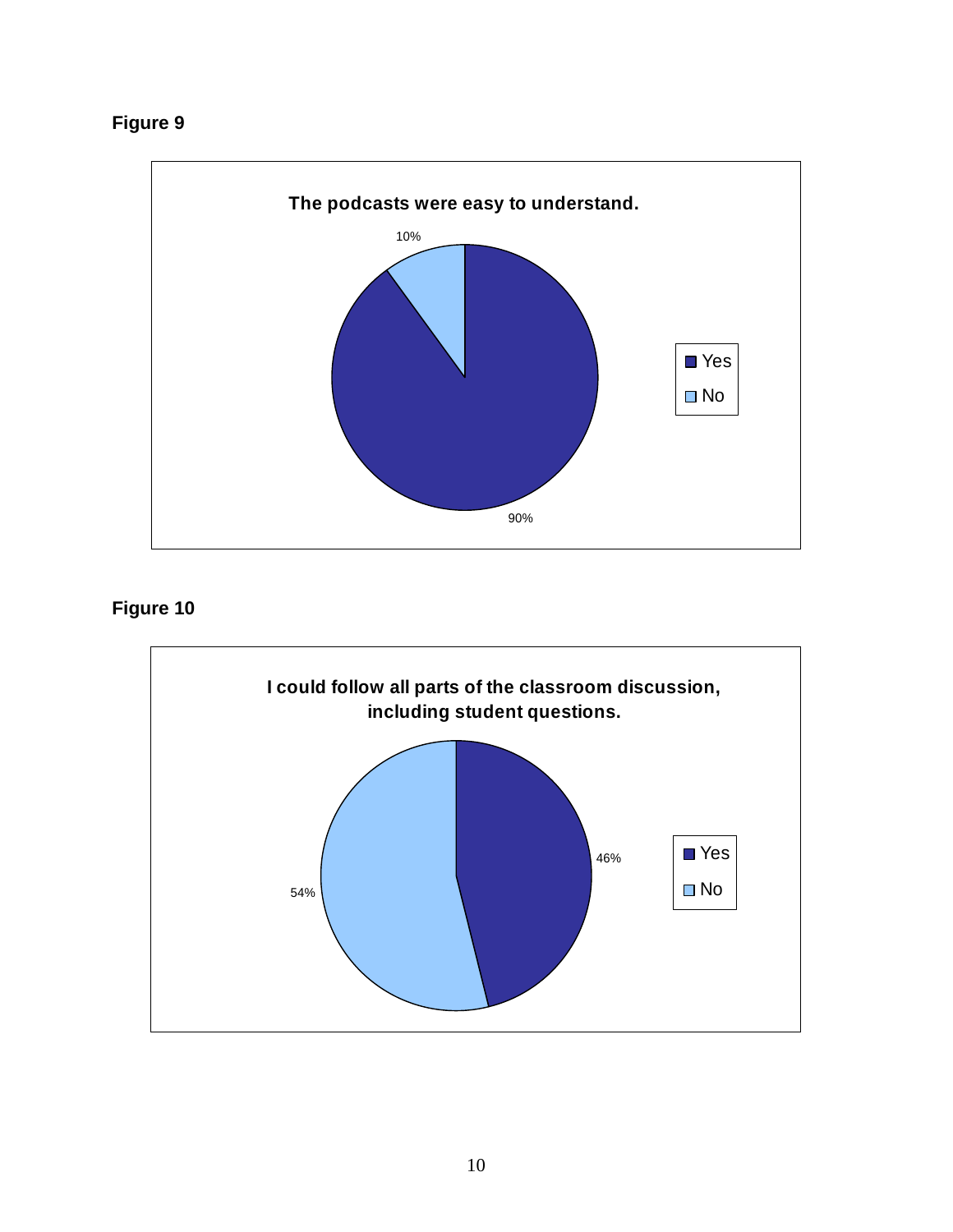